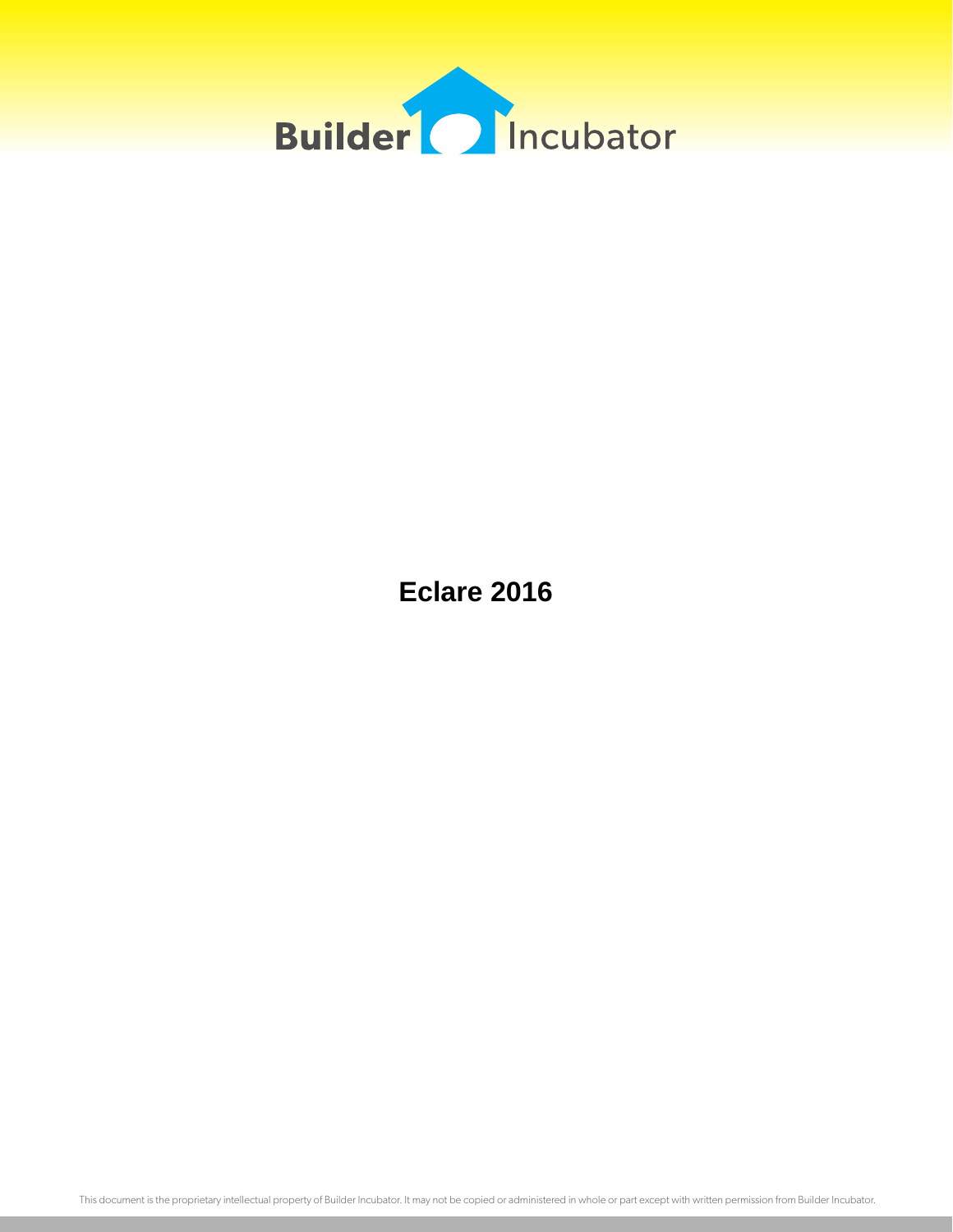# **ALL: New Pop-up Calendars**

Program(s): PSClient, Eclare, Gemini Software Report: 5050

Eclare: All Gemini: All PSClient: All

Updated pop-up calendar window features in all locations within all programs as follows:

- Displays previous and next month's dates as space permits.

- Clicking on a day within a Previous / Next month will move to and display that month's calendar.

- Double-clicking on a day within a Previous / Next month will select it and close the calendar.

- Keyboard Left, Right, Up, and Down arrows change the Day/Date focus.

- Shift Left / Right arrows will change the Month while Shift Up / Down arrows will change the Day (previous/next,

respectively).

(previous/next

- The calendar will move backward or forward a month if the end of the display range is reached. This is primarly for mouse users who have a wheel which will change calendar Day values.

- Added a "Today" button which, when clicked on, will instantly reset the calendar to the current computer date.

# **All: Company Log in**

Program(s): PSClient, Eclare, Gemini Software Report: 5063

Changed the information window that appears if other users are active when the supervisor tries to log in. The window will now show a list of users in a browse list.

### **Maintenance: Master File Insert/Copy**

Program(s): Eclare Software Report: 5066

Maintenance | Master File

Added a new "Insert/Copy" button to allow users to quickly and easily duplicate an existing Master File record. As a minimum, the item's Number must be changed in order to proceed with the duplication but other fields may be changed as/if

When the 'OK' button is selected to accept the changes and create the new record, a popup widow will appear which will allow users to optionally copy the Master Item Vendor information as well. Options are:

No - Do not copy vendors nor vendor unit pricing Yes - Copy vendors but do not copy unit pricing Both - Copy the vendors and the vendor unit pricing

### **Reports: Vendor Contact Information**

Program(s): Eclare Software Report: 5104

Reports | Takeoff Report

Changed the Takeoff Report "Vendor Contact" data found in the Vendor header Contact tab "GEM: P.Orders" option if it is defined. If it is not defined, then the contact and phone number found in the Vendor header General Tab will be used as in previous

# **All Programs: TxText Editor**

Program(s): PSClient, Eclare, Gemini Software Report: 5106 Eclare and Gemini: File | TxText Maintenance PSClient: Maintenance | Administraor | Tx Document Maintenance

Updated the TxText Editor "Insert Token" option menu. A new "tabbed" browser menu consolidates tokens into Source groups and makes searching for a given token much easier.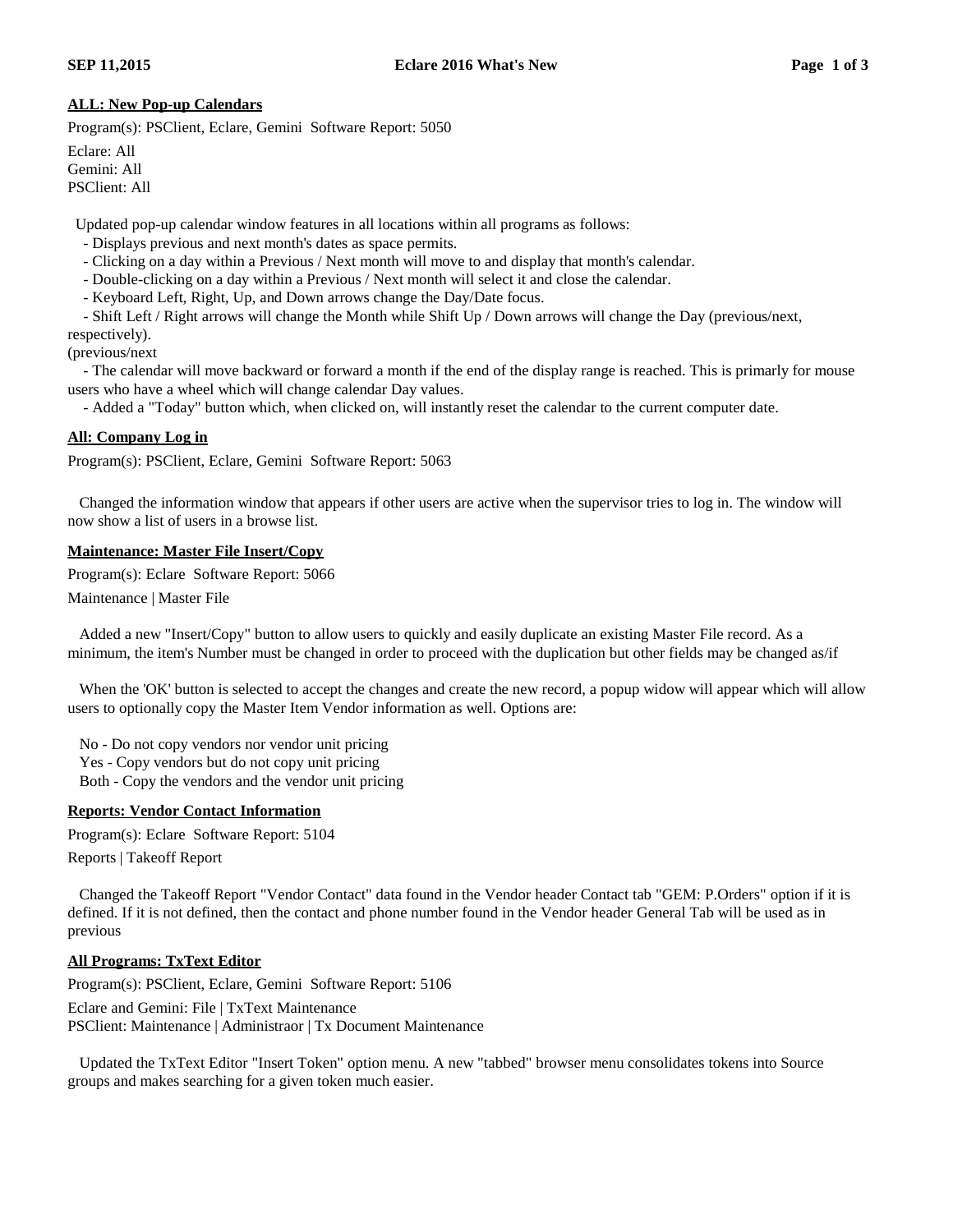### **SEP 11,2015 Eclare 2016 What's New Page 2 of 3**

Source group token lists can, effectively, be further reduced by entering text into a new "Search" field and tabbing off, leaving only those tokens that contain matching text in either the "Token" or "Description" columns.

# **ALL: Removed "Send to Google" Backup Functionality**

Program(s): PSClient, Eclare, Gemini Software Report: 5108 Eclare: File | Backup Data File | Supervisor | Program Setup File | Supervisor | Restore Data Gemini, PSClient: File | Backup Company Data File | Supervisor | Configuration File | Supervisor | Restore Company Data

Removed all Google (TM)\* related configuration, backup, and restore functionality from all our programs. Google has changed their authentication interface and it will no longer accept the authentication process used in our programs.

There is a "work-around". Users can download Google's Google Drive (TM)\* online storage service application and set up a folder to be synchronized for file upload to "the cloud". Users can then make a backup through their Prosoft program's backup function and save it in the synchronized folder. The Google Drive application will automatically upload/save it to the cloud.

If you need assistance downloading/setting up Google Drive, please access setup information on Google's web site through your internet browser or contact your network or other computer professional for assistance.

\* © 2015 Google Inc. All rights reserved. Google and Google Drive are trademarks of Google Inc.

# **ALL: User Defined Backup Locations**

Program(s): PSClient, Eclare, Gemini Software Report: 5109

Eclare: File | Backup Data File | Supervisor | Restore Data Gemini, PSClient: File | Backup Company Data File | Supervisor | Restore Company Data

Added a new "Predefined Locations" drop-down menu option to the Backup Company Data window. A new "Define" button to the right of the new field allows users to predefine up to five separate backup locations for subsequent selection when creating a backup. When the "Define" button is selected, a new "Backup Data Setup" window will appear.

- "Insert" allows the user to create and define a new backup location. New backup locations consist of two fields:

- A forty character "Location" field allows the user to enter a freestyle backup description (for example, 'Weekly Backup', "My Drive C Backup", and so on).

- The user can either type in the location where the backup is to be saved in the "Folder" field or can click on the ellipsis box to the right of the field and navigate to and save the drive/folder in which the backup is to be saved.

- "Edit" allows the user to change an existing backup Location description or drive/folder.

- "Delete" allows a predefined location to be deleted.

- The backup location in the first line at the top of the list of backup locations is the 'default' backup location and is the one that will appear when the File | Backup... option is selected. Up and Down arrow boxes allow the user to move a given backup location up or down in the list of backup locations to specify the default backup location.

### NOTES:

In new installations (when version 2016 and later is first installed), since no definitions yet exist, the only location choice is "Default Location" which will backup to the location noted in the "Backup To" field on the Backup Company Data window.

Backups should not be saved in your company data folders (...\Prosoft Program Folder\DataNNN (where NNN = company